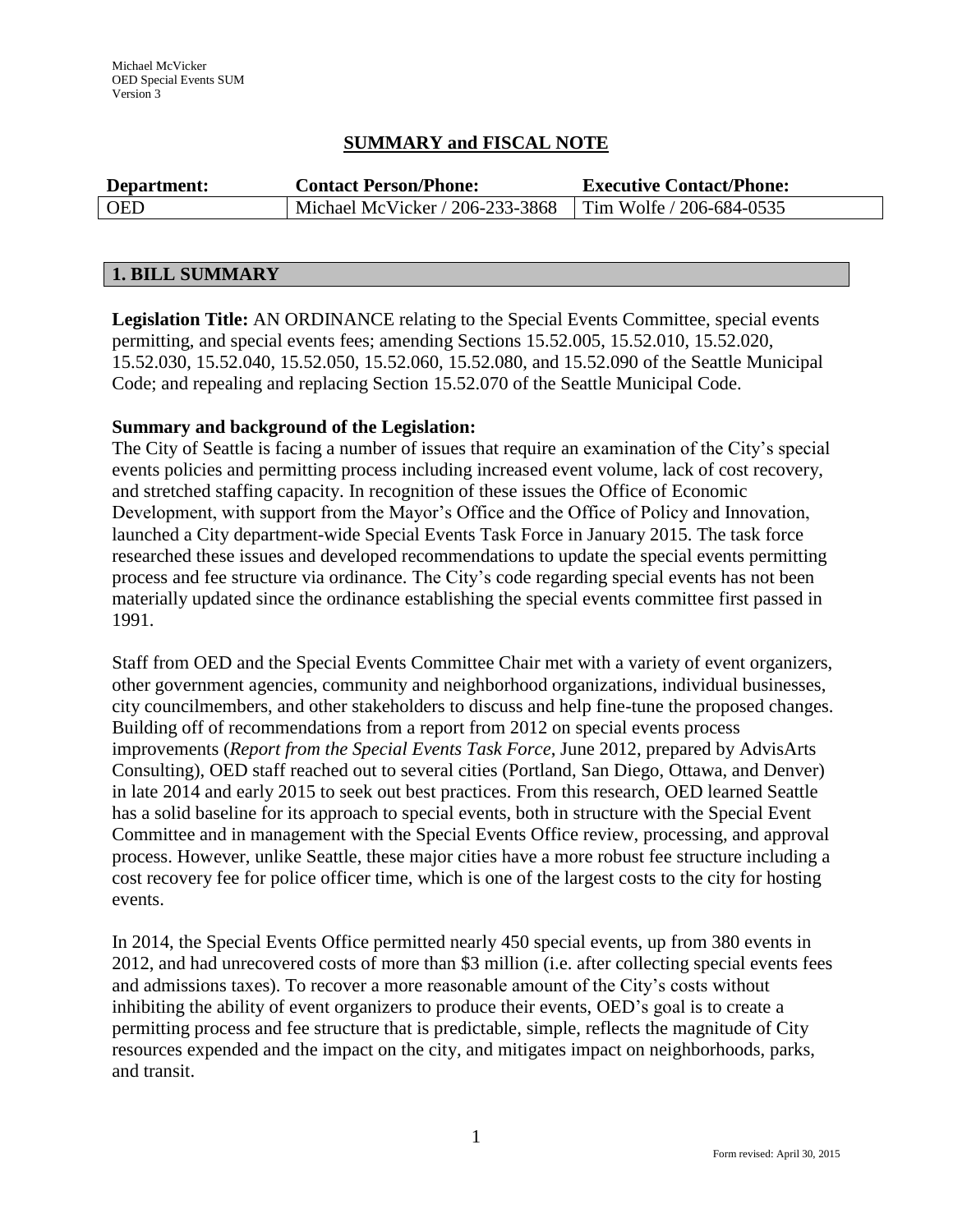As a result of OED and the task force's review and analysis, this legislation proposes implementing the following primary changes:

- Restructuring event type designations and related fees to better reflect the City's values.
- A new fee structure that better reflects the time and resources expended by the City to permit and support special events and recognizes the impact on traffic, neighborhoods, and other public places.
- Expanded membership on the Special Events Committee to include more representation from additional departments and diversify community/event organizer participation.
- More explicit powers for the Special Events Committee and Chair, including the ability to negotiate a custom service and cost recovery agreement with major citywide events such as Fremont Solstice Parade, Seafair Blue Angels/Hydroplane Weekend, Seafair Summer Fourth, and Seafair Torchlight Parade.
- Updated and clarified the definition of free speech events and also developed a new category called "mixed free speech events".

With this new legislation, OED is working to ensure event organizers see improved service and value for the increased fees. Event organizers can expect to see value in the following ways:

- High volume of events continue to be permitted.
- Faster permit turnaround times, reduced delays.
- Special events fee reflects magnitude of impact on city and use of City resources and planning time. To ensure a smooth transition, part of the new fee is phased in over time.
- Fees known in advance; organizers can price their event to pass on cost to participants.
- More responsible and sensible fee structure for events requiring both Parks and Special Events permits; avoiding double-charging of fees.

# **2. CAPITAL IMPROVEMENT PROGRAM**

**\_\_\_\_ This legislation creates, funds, or amends a CIP Project.** 

## **3. SUMMARY OF FINANCIAL IMPLICATIONS**

## **\_\_X\_\_This legislation has direct financial implications***.*

| Budget program(s) affected:         |                                |           |                               |         |
|-------------------------------------|--------------------------------|-----------|-------------------------------|---------|
|                                     | <b>General Fund \$</b>         |           | Other \$                      |         |
| <b>Estimated \$ Appropriation</b>   | 2015                           | 2016      | 2015                          | 2016    |
| change:                             | \$0                            | \$0       |                               |         |
| <b>Estimated \$ Revenue change:</b> | <b>Revenue to General Fund</b> |           | <b>Revenue to Other Funds</b> |         |
|                                     | 2015                           | 2016      | 2015                          | 2016    |
|                                     | \$0                            | \$204,000 |                               |         |
|                                     | <b>No. of Positions</b>        |           | <b>Total FTE Change</b>       |         |
| <b>Positions affected:</b>          | 2015                           | 2016      | 2015                          | 2016    |
|                                     | 0                              | 2.00      | $\mathbf{0}$                  | $+2.00$ |
| Other departments affected:         |                                |           |                               |         |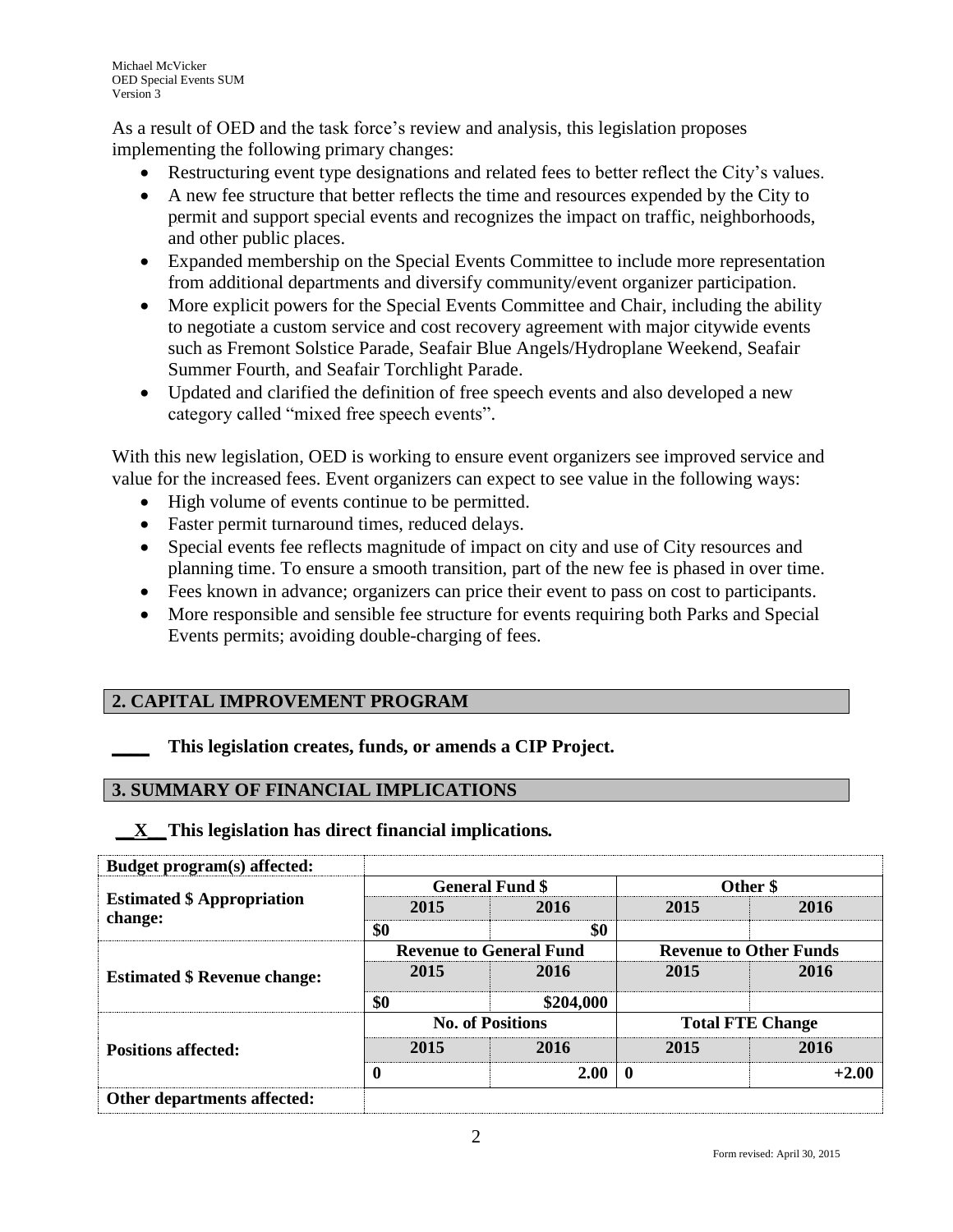#### **3.a. Appropriations**

## **\_\_\_\_ This legislation adds, changes, or deletes appropriations.**

#### Appropriations Notes:

This legislation does not implement any changes in appropriation authority; however, through the 2016 budget process the Executive will propose to increase OED's appropriation authority to support two additional FTEs dedicated to special events.

#### **3.b. Revenues/Reimbursements**

## **\_\_X\_\_ This legislation adds, changes, or deletes revenues or reimbursements.**

## **Anticipated Revenue/Reimbursement Resulting from this Legislation:**

| <b>Fund Name and</b>     | Dept      | 2015<br><b>Revenue Source</b>         |           | 2016 Estimated |
|--------------------------|-----------|---------------------------------------|-----------|----------------|
| <b>Number</b>            |           |                                       | Revenue   | Revenue        |
| General Subfund<br>00100 | Executive | Special Event Permit Fees -<br>422990 | \$625,000 | \$804,000      |
| <b>TOTAL</b>             |           |                                       |           |                |

## Revenue/Reimbursement Notes:

This legislation proposes to increase the fees generated from special event permitting from the endorsed projection for 2016 of \$600,000 to a revised total of \$804,000. In 2017, once the new fee structure is completely phased-in, the revenue projection is approximately \$600,000 higher than the 2016 endorsed revenue projection, for a 2017 total of \$1,200,000.

The 2016 revised revenue projection is based on the following assumptions:

- Reflects phase in schedule: Cost Recovery Fee (to recover police staffing costs) is collected at 50% of total fee for 2016 for run/walk and commercial Events. (In 2017 the Cost Recovery Fee will be implemented at 100%.)
- Assumes a net zero change in the amount of fees generated by community events, parades, and free speech events.
- Assumes any events without police involvement will experience net zero change (e.g. permits for valet, vessel, small commercial/community events).
- Assumes run/walk and commercial events' Administrative Fee will be approximately 40% of last year's total fee.
- Assumes City recovers 80% of current police costs for run/walk and commercial events (and applying the 50% phase-in cited above).
- Assumes City recovers 30% of police costs for citywide events (and applying the 50% phase-in cited above).

#### **3.c. Positions**

**\_\_\_\_ This legislation adds, changes, or deletes positions.**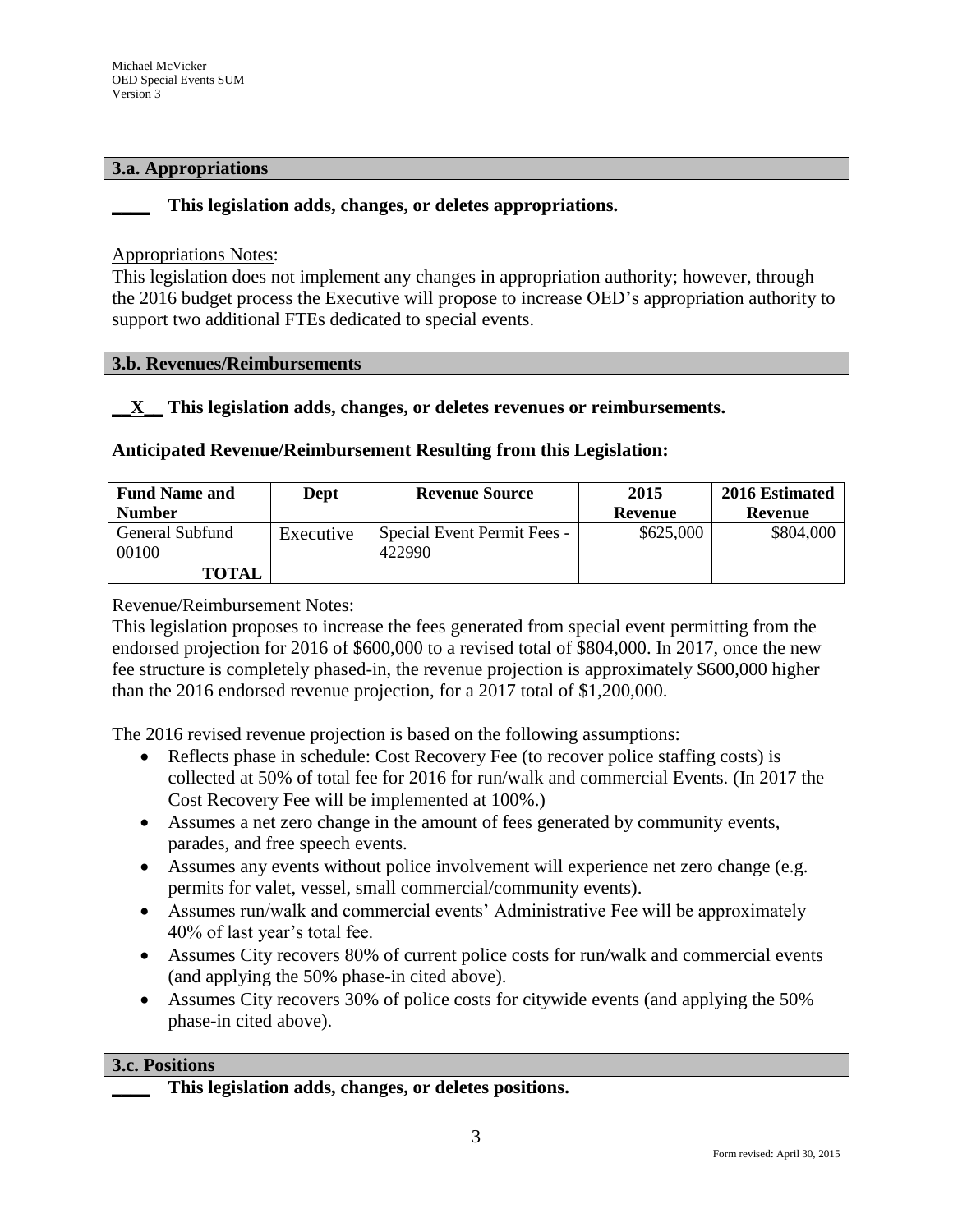## **4. OTHER IMPLICATIONS**

**a) Does the legislation have indirect or long-term financial impacts to the City of Seattle that are not reflected in the above?**

Yes. Special events, particularly large special events which draw regional participants or spectators, help to stimulate the local economy through hotel stays and increased spending on food/drink and supplies. The legislation will implement a fee structure that recovers substantially more of the costs to permit and support special events, but also maintains flexibility to encourage the continuation of these special events and provides City services below actual cost.

## **b) Is there financial cost or other impacts of not implementing the legislation?**

Yes. Currently, the City's net annual unrecovered cost to permit and support special events is more than \$3 million. Without updating the fee structure the City will continue to have a significant amount of unrecovered costs each year and jeopardize the City's ability to continue supporting events at the current levels. The legislation also grants additional authority to the Special Events Committee to be able to make decisions that should help lessen and mitigate the negative impact events can have on neighborhoods, businesses, traffic, and residents.

- **c) Does this legislation affect any departments besides the originating department?**  Yes. The following departments will be affected operationally as they are part of the special events permitting process. The following departments and staff members helped develop, and are aware of, the proposed legislation which will impact their operations: CBO: Ben Noble, Catherine Cornwall, Candice Livingston, Tim Wolfe DOT: Brian dePlace, Katherine Leitch, Michael Shea PKS: Joanne Orsucci, Kyle Griggs SPD: Perry Tarrant, Mike Wagers, Greg Doss SFD: John Nelsen CEN: Robert Nellams, Lance Miller DPD: Andy Higgins DON: Karen Ko, James Bush FAS: William Edwards SPU: Pat Kauffman
- **d) Is a public hearing required for this legislation?**  No.
- **e) Is publication of notice with** *The Daily Journal of Commerce* **and/or** *The Seattle Times* **required for this legislation?** Yes.
- **f) Does this legislation affect a piece of property?** No.
- **g) Please describe any perceived implication for the principles of the Race and Social Justice Initiative. Does this legislation impact vulnerable or historically disadvantaged communities?**